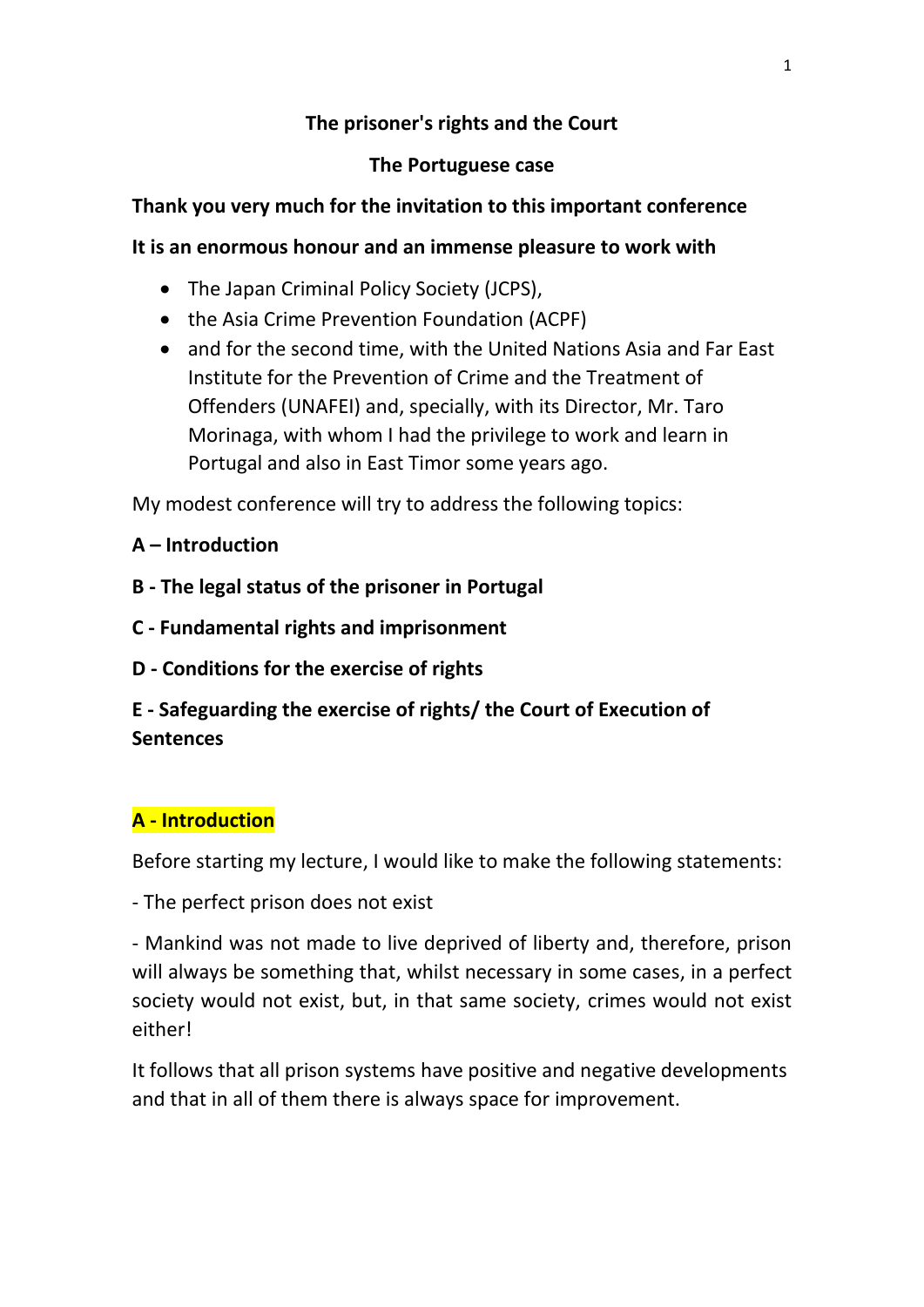Naturally, I will try to emphasize what I consider to be positive in the Portuguese system, even though, at the end, I will briefly comment on some points that I believe should be improved.

Finally, and although I don't know much about the Japanese prison system, from what I have read I can make two important preliminary considerations:

- **Firstly,** it has many positive points, namely the reduced dimension of the prison population and the non-existence of overcrowding, violence among prisoners, gangs or drug trafficking networks, and there is a clear focus on work, education and vocational training, and the transmission of social values to inmates which, surely, is the best way for their future reintegration into the community;

- **Secondly,** I think that legislative amendments introduced in 2005 have been made in the right direction.

Therefore, I will end this introduction by congratulating you for such important positive aspects and, once again, mentioning that all prison systems are in constant need of adjustment.

### **B - The legal status of the prisoner in Portugal**

Let me start my lecture on the Portuguese prison system - which, I repeat, I would like to be understood as a simple exchange of views and that can be surely enriched by your possible questions- with some general principles on the legal status of the prisoner and on the impact that imprisonment has (or does not have) on their fundamental rights.

# In Portugal - as generally in Europe - **"PEOPLE GO TO PRISON AS A PUNISHMENT AND NOT TO BE PUNISHED".**

Indeed, and according to the Portuguese Constitution, the prisoner retains their fundamental rights, subject only to the limitations resulting from the sentence and to the requirements of the respective execution.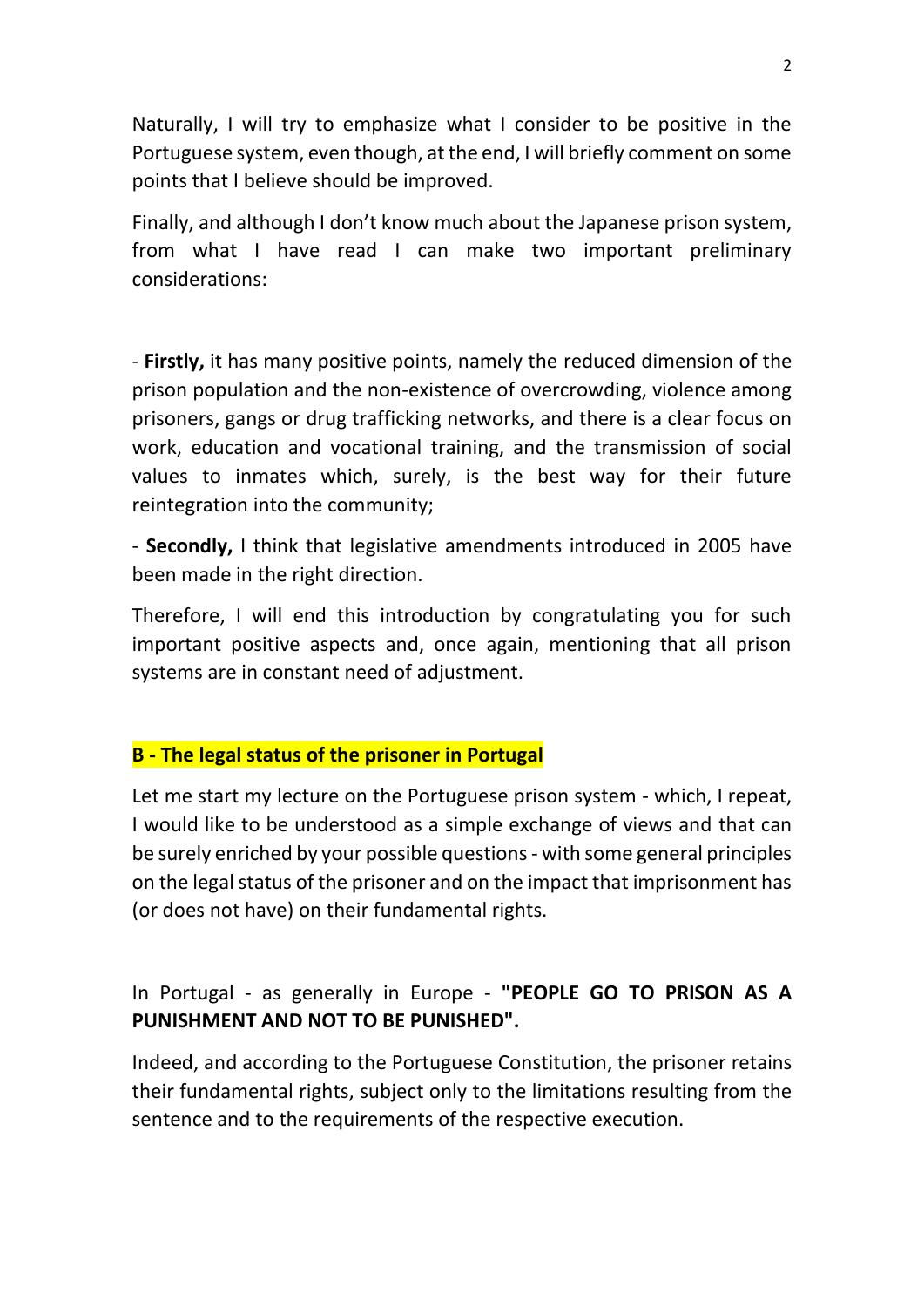According to the Penal Enforcement Law, the execution of sentences must ensure respect for the dignity of the human person and for the other fundamental principles enshrined in the Constitution and in the other national and international laws.

Finally, according to the European Prison Rules, persons deprived of their liberty must be treated with respect for their human rights and retain all the rights that are not taken away by the decision sentencing them or remanding them in custody,

the restrictions placed on those rights shall be the minimum necessary and proportionate to the legitimate objective for which they are imposed

and, finally, conditions of imprisonment that violate human rights cannot be justified on the grounds of lack of resources.

In addition, the resided United Nations Standard Minimum Rules for the Treatment of Prisoners (the so-called Nelson Mandela Rules) also state that all prisoners should be treated with the respect inherent to the value and dignity of the human being.

# **C - Fundamental rights and imprisonment**

More specifically, and in view of the impact that deprivation of liberty has on them, fundamental rights can be grouped as follows:

# **1 - RIGHTS UNAFFECTED BY IMPRISONMENT**

Without being exhaustive and only by way of example, cannot suffer any limitation:

### **- Right to Life**

As Portugal was a pioneer in abolishing the death penalty, the Portuguese Constitution establishes that human life is inviolable.

# **- Right to physical integrity**

The Constitution also establishes that the person's moral and physical integrity is inviolable, and that no one may be subjected to torture or to cruel, degrading, or inhuman treatment or punishment.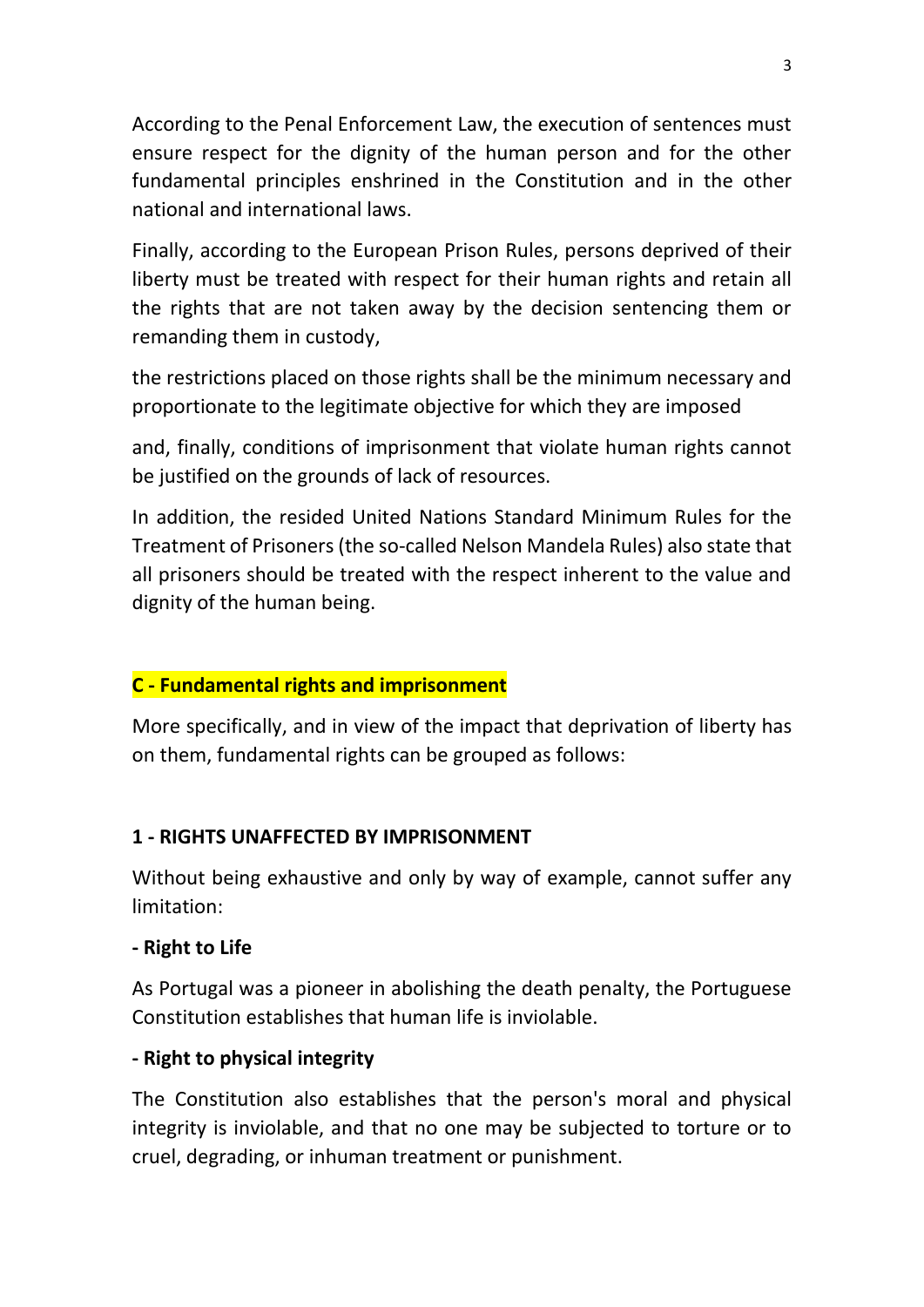In fact, the practice of such acts constitutes a serious criminal offense, punishable by imprisonment up to 16 years.

### **- Right to healthcare**

According to the provisions of article 64 of the Constitution of the Republic, everyone has the right to the protection of health and to access healthcare.

In addition, and according to the Code of Execution of Sentences, a prisoner retains the right to access National Health Service, under the same terms as those ensured to all citizens.

Actually, in some cases prisoners have better and faster access to health care than that provided to other citizens.

I believe this to be fair, since people admitted to prison have worse health conditions - namely due to addictions or because they come from the most disadvantaged or poorest social classes - or because, in some cases, it is not possible to reintegrate the prisoner in the community without first addressing their health problem (namely in cases of drug use).

# **2 - RIGHTS SUPPRESSED BY IMPRISONMENT**

At the opposite extreme we find the rights which exercise is completely suppressed by imprisonment.

### **- The right to physical liberty**

This is the case of the right to liberty which, of course, cannot be exercised to any extent.

Consequently, other rights that are dependent on that one are also suppressed, such as:

### **- The right to emigrate**

# **- The right of displacement**

However, it should be highlighted that the right of liberty which is suppressed is only the right to physical liberty.

In fact, as to what concerns the freedom of will, there is no limitation whatsoever and the law even establishes the State's obligation to promote the sense of co-responsibility of the prisoner, encouraging them to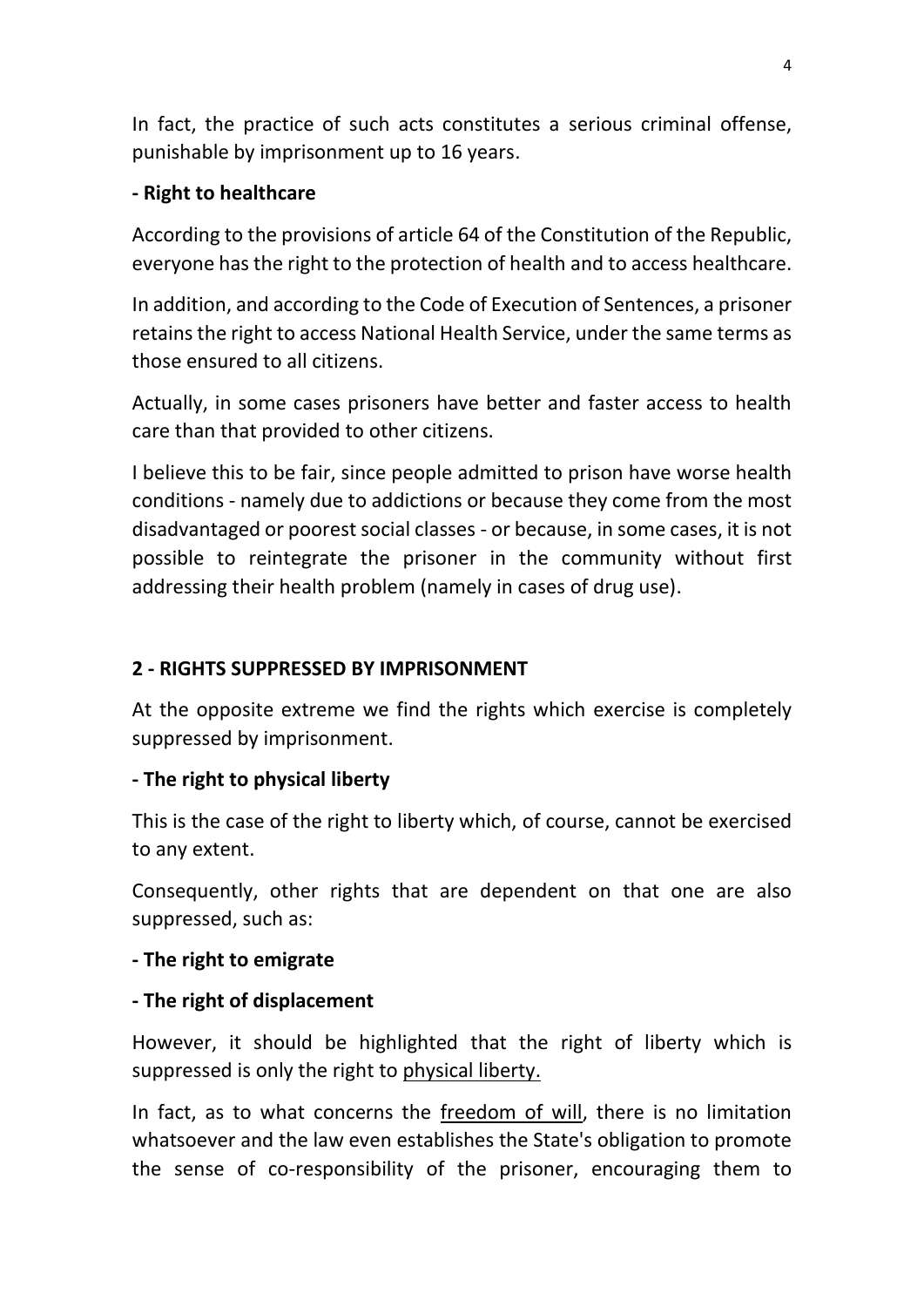participate in the planning and execution of their prison treatment, as well as in their social reintegration process, namely through education, vocational training, work and through the participation in various other programs.

In the same vein, it should be also underlined the need for the prisoner's consent to the granting of open regime or parole.

# **3 - RIGHTS LIMITED BY PRISON**

Finally, a brief note to the rights that the prisoner retains, but which, to some extent, are subjected in their execution, to the limitations inherent to the purposes of the sentence or for reasons of prison order or prison security.

### **- Right to property**

This right, although not affected by the application of the prison sentence, is restricted for reasons of order and security.

In fact, according to the law, prisoners may only keep with them objects they need for personal use and for their daily life or to which they attach emotional value, and only if they do not compromise the order, security, and discipline of the prison.

### **- Right to privacy**

This right is safeguarded when, for instance, it is established that the prisoner's admission must take place with respect for their privacy.

However, according to the law, prisoners and their cells may be searched, although this must be done in a way that respects the dignity, integrity, and the prisoner's decency.

# **- Right to preserve family bonds**

A corollary of this protection is, for instance, the right to have visits - which aim to maintain and promote the prisoner's family bonds- or the right to have children with them up to the age of three years old.

However, these rights may be subject to restrictions and control, particularly for reasons of security and order of the prison or because they can be detrimental to the prisoner's social reintegration plan.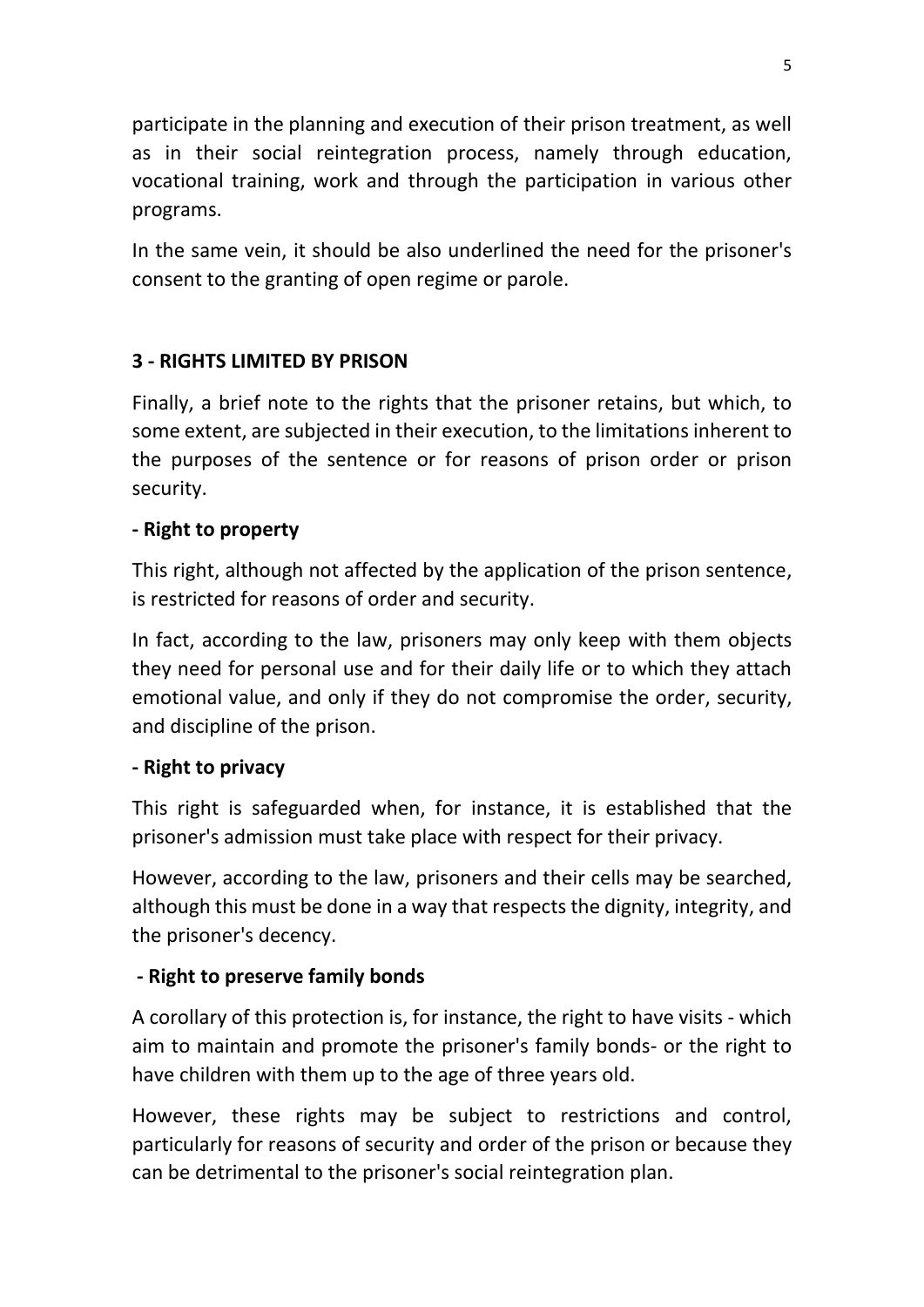#### **- Right to freedom of religion and worship**

These rights are recognized by the law but may also be mitigated for reasons of order and security of the prison establishment.

In any case, I would like to take this opportunity to recall that one of the guiding principles in the execution of sentences is its impartiality and the prohibition of privileging, benefiting, harming or depriving prisoners of any right or exempting them of any duty on the grounds of sex, race, language, birthplace, nationality, ethnic origin, religion, political or ideological beliefs, education, economic status, social condition or sexual orientation.

#### **- Right to vote**

Prisoners may vote in national elections, but they must do it according to a special procedure, like those used by military or fishers when exercising their missions or activities outside the country.

As we have pointed out, all the aforementioned rights may be restricted for reasons of prison order and security.

However, it is important to stress that these limitations cannot be arbitrary, since they have specific purposes, clearly established in the law.

In other words, these decisions may only be made with a view to ensure compliance with the objectives of the sentence and to maintain an orderly and safe life in prison, they must be also guided by the principles of necessity, adequacy, and proportionality, and must be duly reasoned and recorded.

### **D - Conditions for the exercise of rights**

There is no point in having rights if we cannot exercise them.

For this reason, it is fundamental that the prisoners know their rights (and their duties). The State has the obligation to provide them all this information.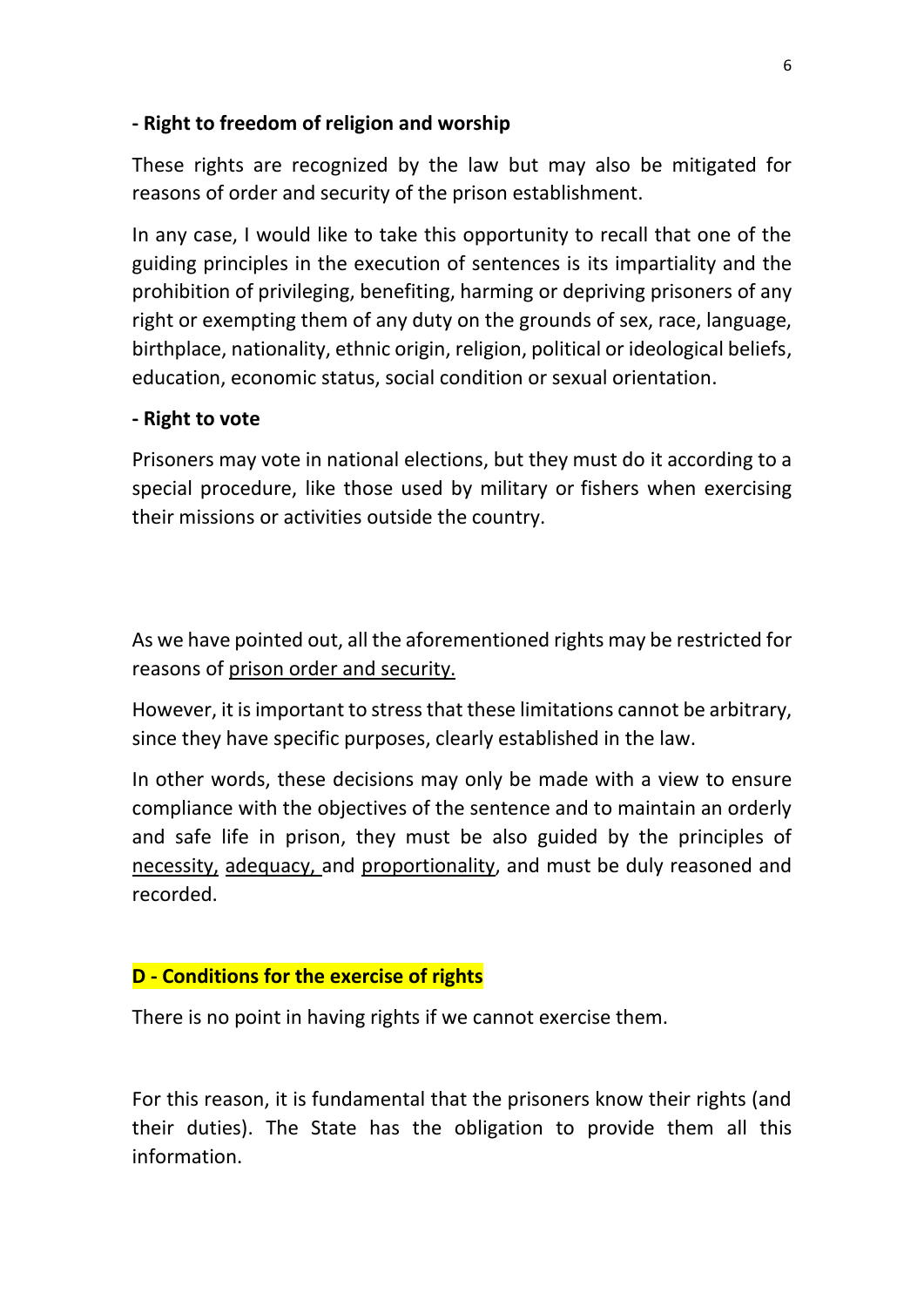Regarding this matter, I must also congratulate you, because I know that in Japan this obligation is fulfilled in a very rigorous way, through the distribution of an extensive and detailed "Guide to Prison Life" on prisoner's admission.

In addition, it is necessary to make sure that the prisoner fully understands their rights, which means that staff must clarify any doubts that eventually remain and, in some cases (e.g., foreigners), that these documents must be translated into a language that the prisoner can understand.

Moreover, it is important to have in mind that, as a rule, the moment of admission in a prison is always very traumatic:

The individual often enters the prison unexpectedly, in a completely unknown and harsh environment, loses contact with family and friends, can no longer make most of the decisions about their life, is subject to a rigid routine determined by the prison, does not know what their relationship will be with the staff and other prisoners (especially with those who occupy the same cell) and, worst of all, does not know what their future will be.

For all these reasons - and for other circumstances that we could enumerate - it is perfectly normal that the prisoner feels depressed, frightened, anxious, worried, unhappy, and not in a mood to cooperate with the prison administration.

In fact, it is common knowledge that admission to a prison is one of the moments that poses the most problems for order and security and is when there is the greatest risk of self-harm and even suicide for prisoners.

Therefore, it is particularly important to understand the prisoner's state of mind at that moment and to try - in an intelligent, professional, and humane way - to explain to them their new situation, their rights and duties, and the new daily routine they must follow, as well as to understand and try to address their concerns in an appropriate way.

This initial information is usually transmitted by the staff, but there are several European countries that commission inmates to do this, which, if done by the right prisoners, has some advantages because the new prisoner is more likely to believe a peer than an official.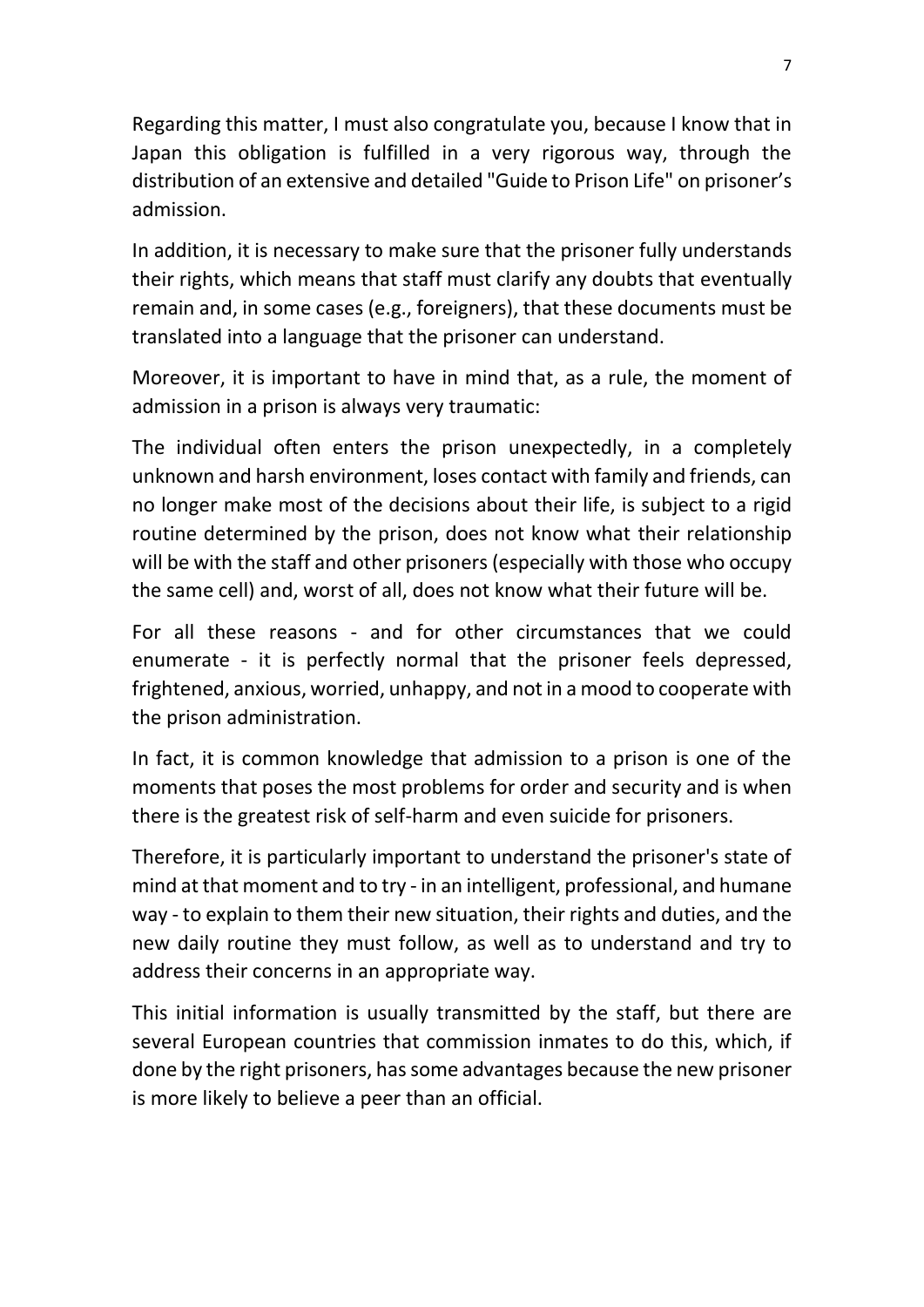A final note to mention that this duty of information does not end upon admission, but should be maintained throughout all the prisoner's stay in prison.

# **E - Safeguarding the exercise of rights / the Court of Execution of Sentences**

On the other hand, there is also no point in having rights if there are no guarantees that, in case of their violation, there are means to reverse the decision that has been made.

This subject alone would justify another conference.

However, due to the natural limitations of time and while mentioning that there are several mechanisms and instances to safeguard the exercise of prisoner's rights - national or international; local, regional, or global; direct or indirect; official or informal - I will address only the Courts of Execution of Sentences.

To begin with, I would like to mention that in Portugal the execution of sentences has been monitored and supervised, for a long time, in several ways, through these Courts (there are four of them spread all over the country).

In general terms, the *Judges* of those courts are responsible for ensuring:

- that the rights of prisoners - namely those mentioned above - are not violated, which means that the prisoners may appeal the decisions of the Administration to those Courts);

- and that imprisonment be served in accordance with the purposes set out in the law - that is, on the one hand, the defence of society and the prevention of the practice of crimes, and, on the other hand, the social reintegration of the prisoner, preparing them to lead their life in a socially responsible way - which implies having to approve or not, and to ratify or not, certain decisions of the Administration.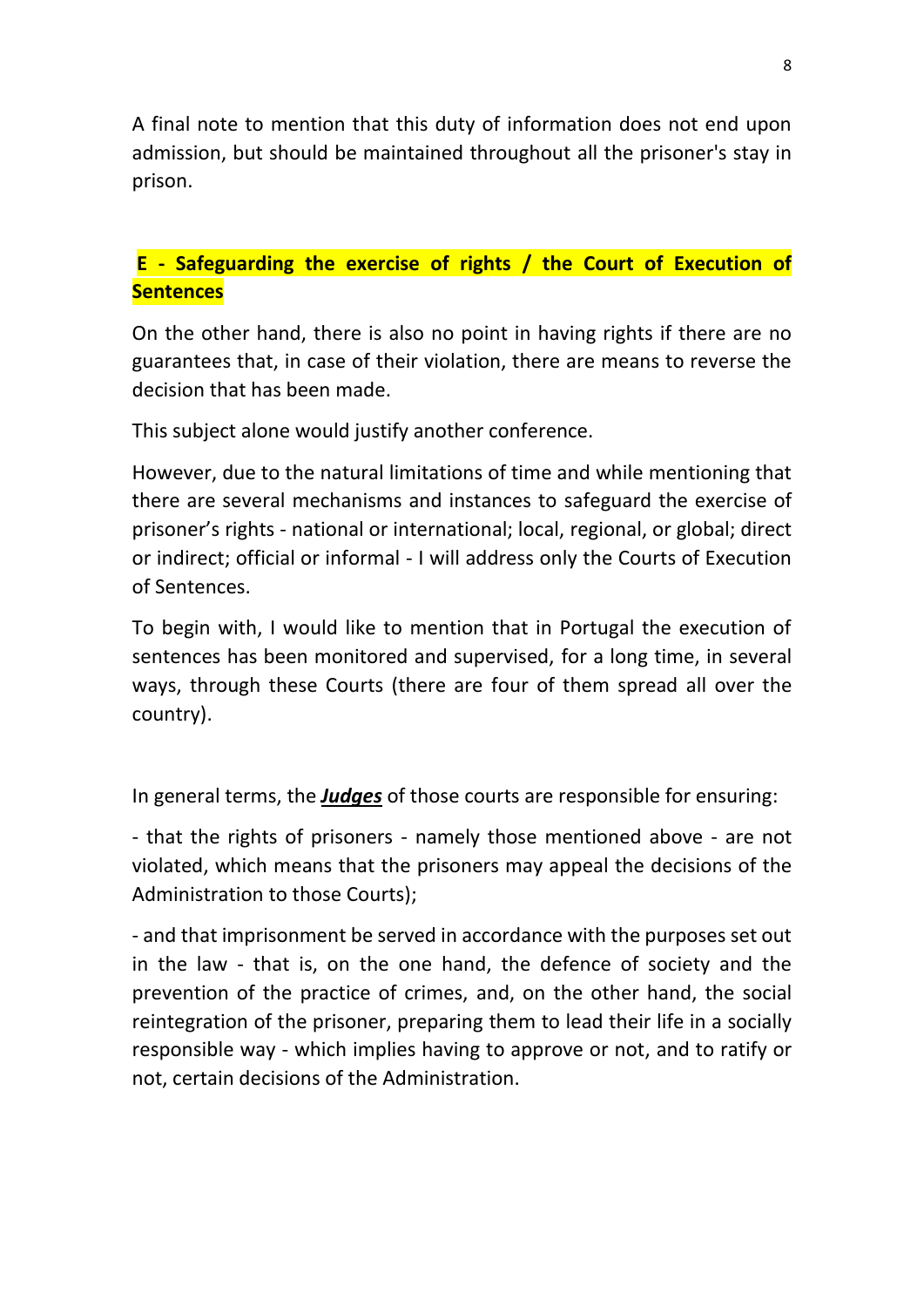On the other hand, the Prosecutors of these courts are responsible, also in general and in addition to the contribution they make to the judge's decisions, for ensuring respect for legality, which implies that several decisions of the Administration must be immediately transmitted to them so that, if they consider them illegal, they can challenge them.

Some examples:

# **- Individual Rehabilitation Plans**

All prisoners sentenced to more than one year of imprisonment must have an individual rehabilitation plan - which contains the measures and activities that must be carried out by the prisoner - that is regularly reviewed.

This plan - and any subsequent amendments - is conceived by the Administration but must be approved by the Judge.

### **- Prison Regime**

In Portugal there are three regimes in which convicted prisoners may serve their sentences: *Common, Open and Security.*

Once again, it is up to the Administration to choose the applicable regime according to the evaluation made of the prisoner.

However, the *External Open Regime* (in which the inmate may leave the prison daily without custody, to study, attend vocational training sessions or health programs) must be approved by a Judge.

And the application of *Security Regime* - which must be mandatorily reevaluated each three or six months, depending on whether the inmate is over 21 years old - must be communicated immediately to the Public Prosecutor, for verification of its legality.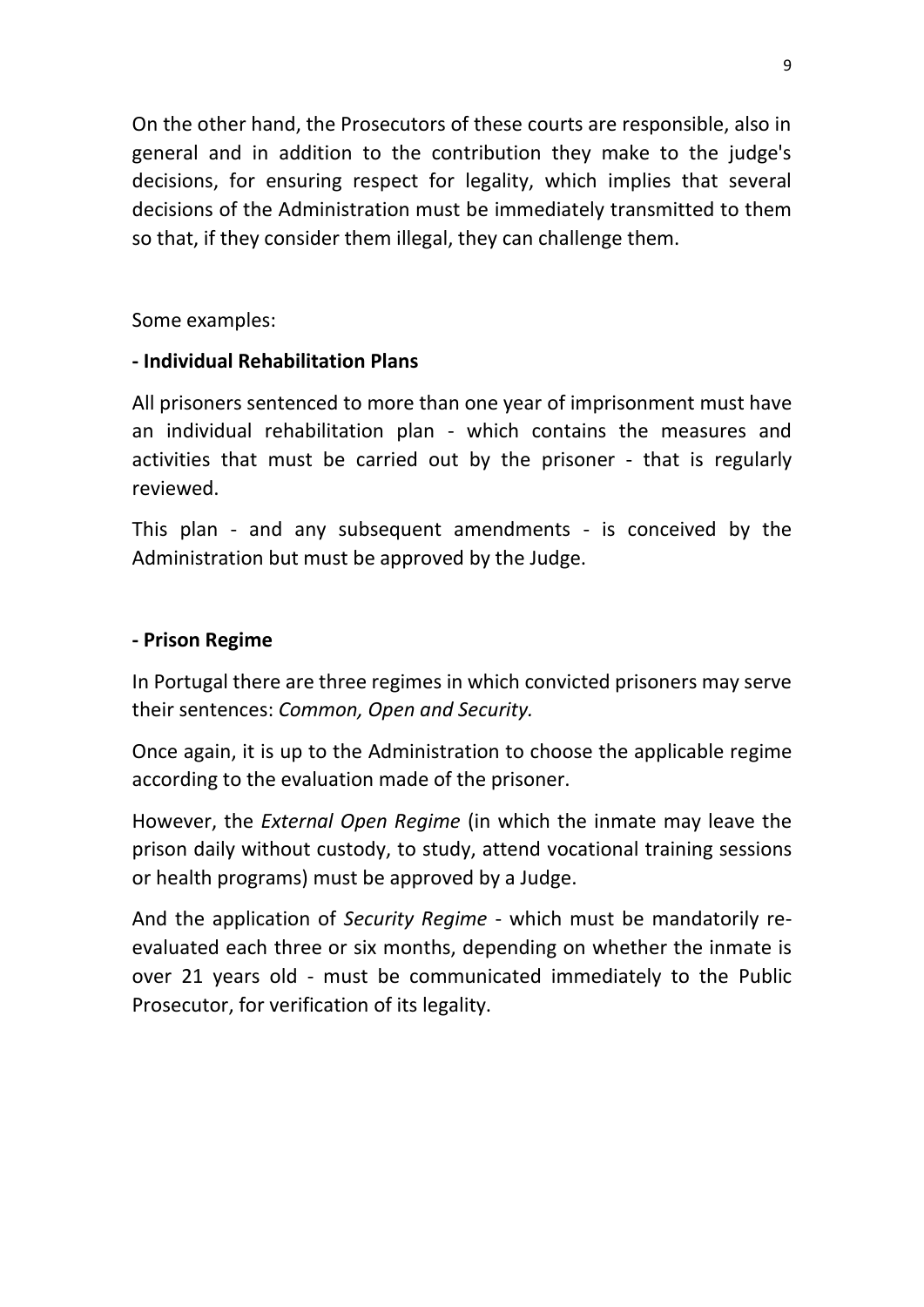### **- Visits and correspondence**

The prisoner may receive visits on a very regular basis - either from lawyers, family members or from other persons - and, in certain cases, may also benefit from intimate visits of their wife, husband or partner.

They may also receive letters, which are not subject to censorship, as well as, under certain conditions, make telephone calls to previously authorized contacts.

The Administration is responsible for deciding whether to grant visits and telephone contacts, and also for deciding whether to withhold the prisoner's correspondence, but those decisions can be challenged before the Judge.

### **Prison leaves**

Once the prisoner has served a certain time of their sentence, and provided they meet certain other conditions, they may be allowed to spend some days out of the prison without custody.

The first leave is proposed by the administration, but is decided by the Judge. Only after this first leave may the Administration directly grant temporary leaves.

# **- Order and Safety Measures**

The two most serious measures of order and security are the placement in a separation cell, and the placement in a security room, and the application of both measures must be immediately communicated to the Public Prosecutor for verification of their legality.

### **- Disciplinary Measures**

As to what concerns disciplinary measures, the application of compulsory detention in cell (which may last up to 30 days) or in a disciplinary cell (which may last up to 21 days) can be appealed to the Judge.